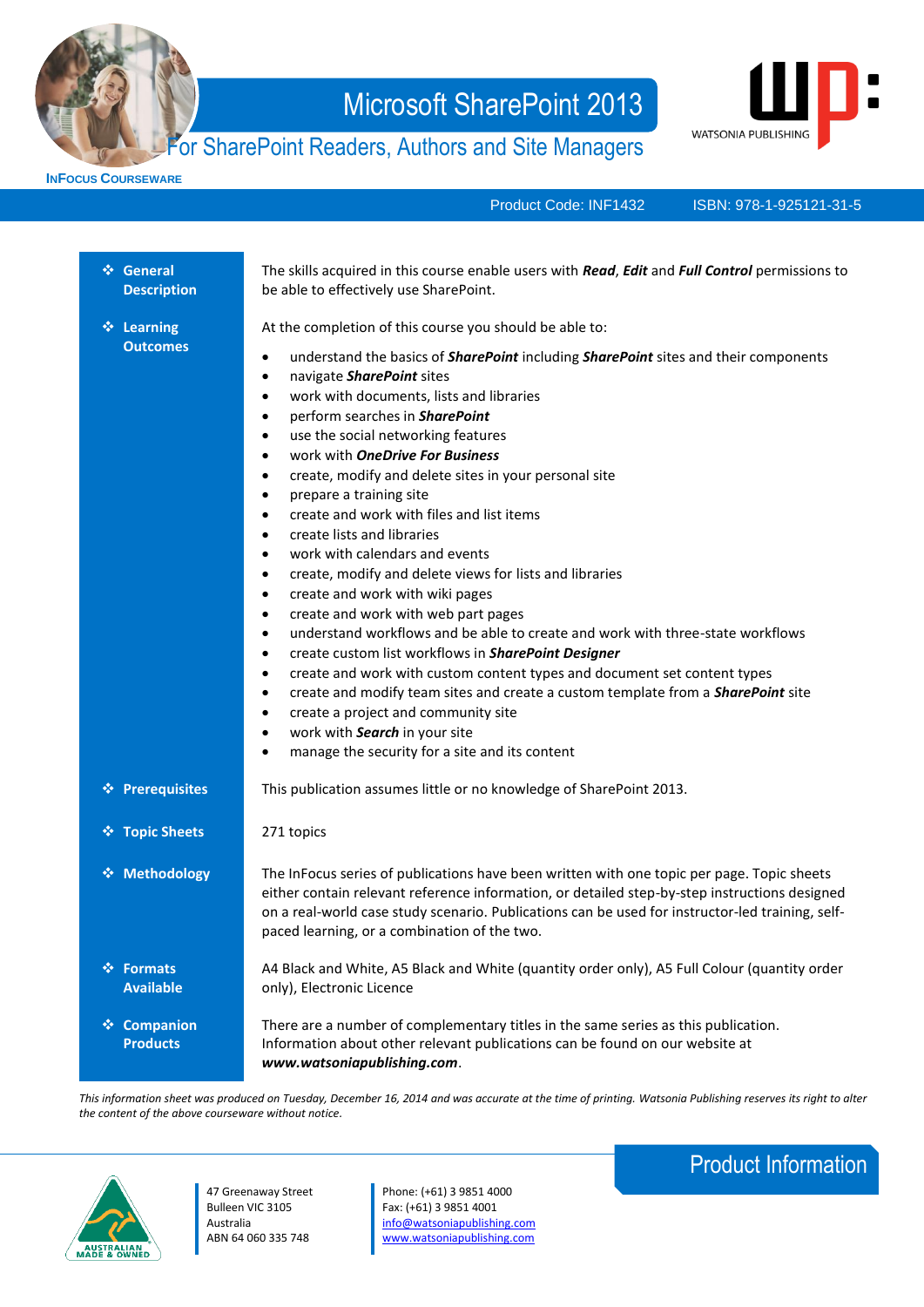

### For SharePoint Readers, Authors and Site Managers



**INFOCUS COURSEWARE**

Product Code: INF1432

### ISBN: 978-1-925121-31-5

### **Contents**

### **Getting to Know SharePoint**

What Is SharePoint Course User Accounts Starting SharePoint Core Elements of a SharePoint Site SharePoint Sites Team Sites **Lists** Libraries Views SharePoint Apps Signing Out of SharePoint

### **Navigating a SharePoint Site**

Navigation Elements in a SharePoint Site Using the Navigation Bars Using Links in the Page Displaying All Content in Your Site Using the Ribbon Navigating to My Site Features Navigating to a SharePoint Site From My Site

### **Documents Lists and Libraries**

Selecting Files and Items Reading a Document Downloading a Copy of a Document Emailing a Link to a Library Emailing a Link to a Document Exporting Lists to Excel Viewing Version History Viewing Properties Sorting and Filtering Lists and Libraries Switching Views in Lists and Libraries Switching Views in Calendars Tagging a Document or List Item Tagging an External Site Adding Notes to a Document or List Item Managing Tags and Notes Creating an Alert on a Document or List Item Creating an Alert on a Library or List Managing Your Alerts

### **Searching in SharePoint**

Searching in a Library or List

### The Search Centre Searching Anywhere in SharePoint Refining a Search Performing an Advanced Search Searching for People

### **Social Networking**

Common Social Computing Terms Understanding My Sites Understanding Your Profile Page Editing Your Profile Page Checking the Language and Region **Settings** Understanding Your Newsfeed Viewing Your Newsfeed Following People Following Documents and Sites Viewing Sites That You Are Following Posting to Your Newsfeed Mentioning People in Posts Using Tags in Posts Replying to and Liking Posts Changing Newsfeed Settings Managing Your Tasks Using Your Blog Managing Your Blog

### **OneDrive for Business**

Understanding OneDrive for Business Accessing OneDrive for Business Uploading Files Creating New Files Creating New Folders Editing Files Sharing Files Synchronising Your Library Deleting Files and Folders

### **Working With Personal Sites**

Creating a Subsite Changing the Appearance Adding Apps Adding a Page Changing the Navigation Deleting a Subsite

### **Preparing Your Training Site**

Creating a Training Subsite Preparing a Document Library Adding a Tasks List

47 Greenaway Street Bulleen VIC 3105 Australia ABN 64 060 335 748

Phone: (+61) 3 9851 4000 Fax: (+61) 3 9851 4001 [info@watsoniapublishing.com](mailto:info@watsoniapublishing.com) [www.watsoniapublishing.com](http://www.watsoniapublishing.com/)

### **Working With Files and Items**

Uploading a Single File Uploading Multiple Files Uploading Files Using an Explorer Folder Creating a New Document in a Library Creating a New Folder in a Library Creating a New Item in a List Creating a New List Item Using Quick Edit Editing a Document Editing the Properties of a File Editing the Properties of a List Item Adding Tasks to the Timeline Deleting a File or List Item Restoring a Deleted File or List item Understanding Versioning and Check Out Using Check in and Check Out Publishing a File or List Item Restoring an Earlier Version Checking Permissions on Files Understanding Document Coauthoring Synchronising a Library or Folder Approving or Rejecting a File or List Item **Creating Lists and Libraries**

- Understanding Your Apps Page Adding a Document Library Adding a List Importing a List From Excel Publishing an Excel Table as a List Updating Data in a Connected Excel Table Adding a Custom List Understanding Column Types Adding a Column to a List or Library Adding a Column in Datasheet View Adding a Column With Custom Validation The List and Library Settings Page Modifying a Column in a List or
- Library Deleting a Column From a List or Library

### Product Information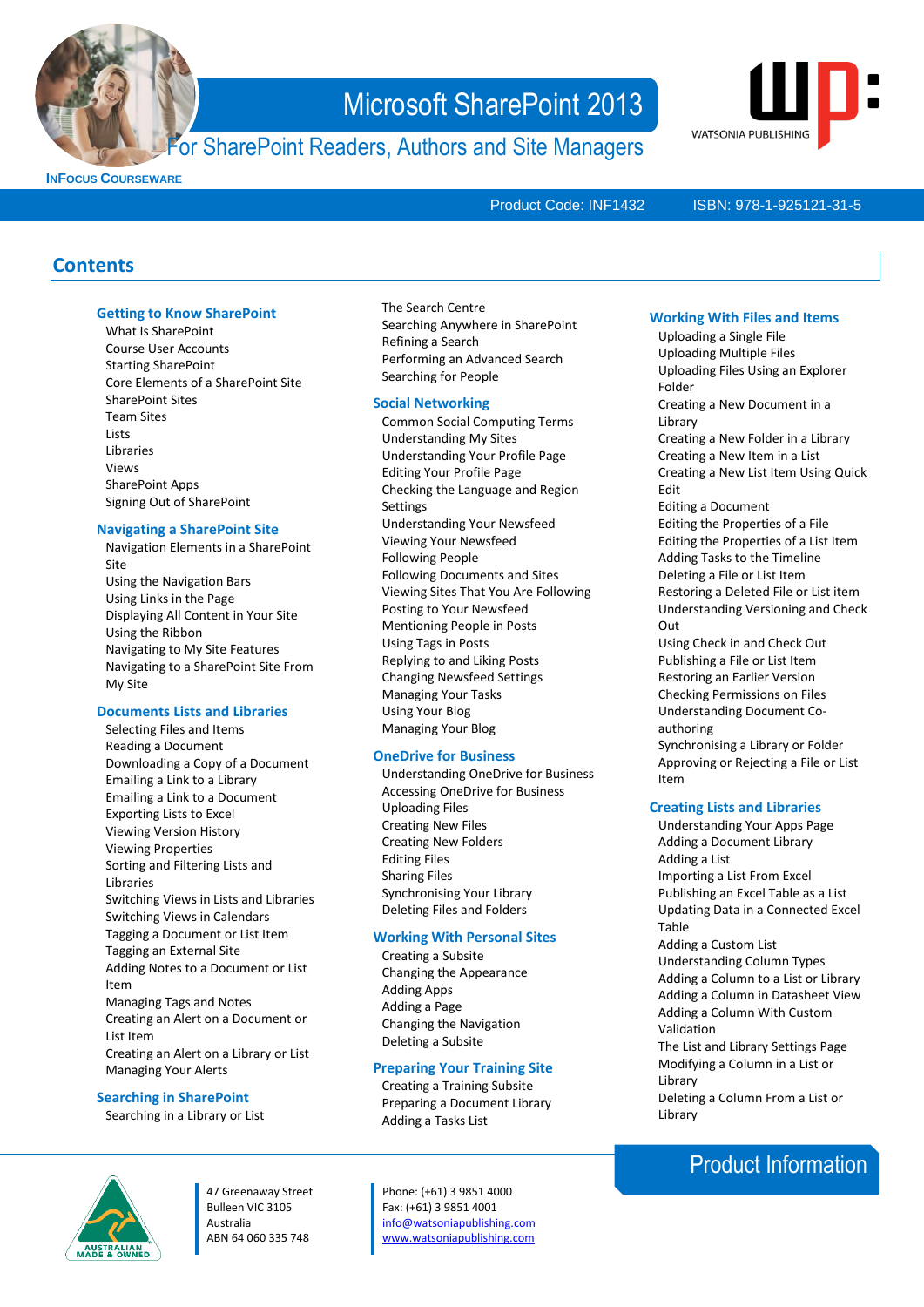

### For SharePoint Readers, Authors and Site Managers



**INFOCUS COURSEWARE**

### Product Code: INF1432

Reordering Columns in a List or **Library** Renaming a List or Library Changing the Versioning Settings Creating Multiple Items From Excel Editing the Document Template for a Library Adding Content Types to a Library Deleting a List or Library

### **Working With Calendars**

Adding a Calendar Adding an Event Adding a Recurring Event Changing an Event Connecting a Calendar to Outlook Working With Connected Calendars in Outlook Disconnecting a SharePoint Calendar Deleting an Event Setting Up for Calendars Overlay Using Calendars Overlay

### **Creating Views**

Creating a New View From an Existing View Creating a Custom View Understanding the Create View Page Selecting the Columns Modifying a View Specifying Sort Criteria Specifying Filter Criteria Specifying Grouping Criteria Specifying Other Criteria Creating a Dynamic View Creating a Calendar List View Deleting a View

### **Authoring Wiki Pages**

Understanding Page Types Placing a Wiki Page in Edit Mode Inserting and Formatting Text Inserting Tables Inserting Pictures Inserting Links Inserting Web Parts Into a Text Editor Control Creating a New Wiki Page Linking to an Existing Wiki Page Linking to a New Wiki Page Renaming a Wiki Page Deleting a Page

### **Authoring Web Part Pages**

Understanding App Parts and Web Parts Creating a Web Part Page Placing a Page in Edit Mode Adding an App Part Adding a Content Editor Web Part Fix for Enabling Content Editor Web Part Adding an Image Viewer Web Part Understanding the Tool Pane Modifying an App Part Linking to an Image in an Image Viewer Web Part Moving Web Parts Reusing Web Parts Deleting a Web Part Editing the Properties of a Web Part Page Comparing Page Versions

### **Working With Workflows**

What Is a Workflow Understanding Three-State Workflows Understanding the Add a Workflow Page Adding a Three-State Workflow The Customise the Three-State Workflow Page Customising the Workflow Settings Initiating a Workflow Completing the First Step in a Workflow Finalising the Workflow Tracking a Workflow

### **Custom Workflows**

Downloading SharePoint Designer Planning the Workflow Creating a List for a Custom Workflow Creating a Custom Workflow Understanding the Workflow Settings Page Setting the Workflow Options Understanding Workflow Components Inserting Stages Inserting Steps Inserting a Send an Email Action

Phone: (+61) 3 9851 4000 Fax: (+61) 3 9851 4001 [info@watsoniapublishing.com](mailto:info@watsoniapublishing.com) [www.watsoniapublishing.com](http://www.watsoniapublishing.com/)

### ISBN: 978-1-925121-31-5

Assignment Adding Extra Send an

- Email Actions Inserting a Wait for Field Change Action Inserting a Transition Go to a Stage Action Inserting a Condition Saving and Publishing a Workflow Testing a Workflow Opening an Existing Workflow **Document Management** Understanding Site Columns Understanding Content Types Creating a Content Type Adding Columns to a Content Type Connecting a Content Type to a **Library**
- Using a Custom Content Type Changing the Template for a Content Type Understanding Document Sets Creating a Document Set Content Type Configuring a Document Set Content
- Type
- Using a Document Set Content Type

### **Creating Team Sites**

A Reminder About Sites and Site Collections Understanding the New SharePoint Site Page Creating a Team Site Branding Your Site Change the Look Options Changing the Look of a Site Adding Navigation Links With Drag and Drop Adding Links to a Navigation Bar Reordering and Deleting Links Saving a Site as a Template Deleting a Custom Template

### **Other Collaboration Sites**

Understanding Project Management Creating a Project Site SharePoint Community Sites Creating a Community Site Working With a Community Site

### Product Information



47 Greenaway Street Bulleen VIC 3105 Australia ABN 64 060 335 748